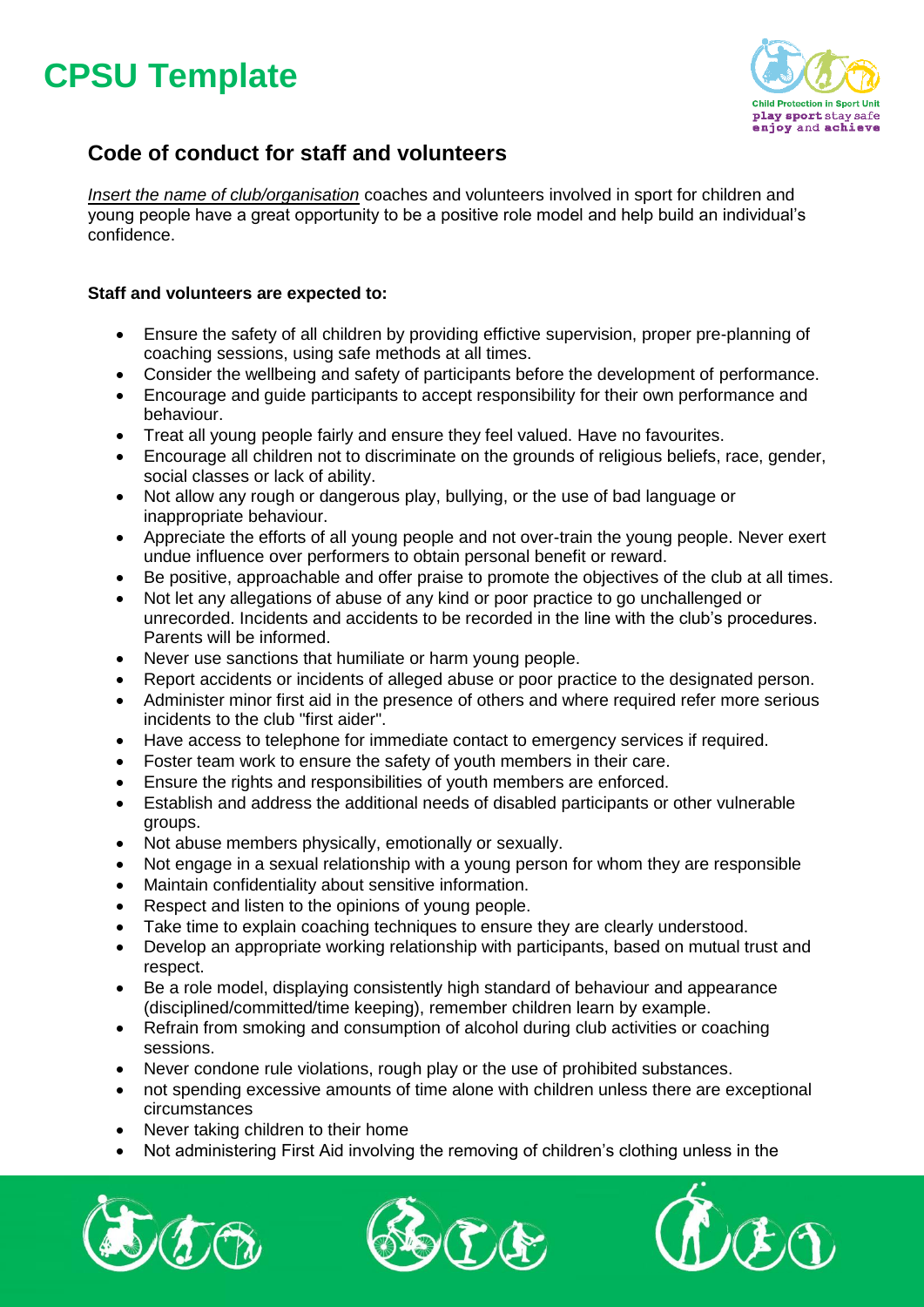## **CPSU Template**



presence of others.

- Hold appropriate valid qualifications and insurance cover.
- Make the sport/activity **fun.**

#### **Staff and volunteers have the right to:**

- Access on-going training and information on all aspects of leading/managing activities for youths, particularly on Safeguarding.
- Support in the reporting suspected abuse or poor practice.
- Access to professional support services.
- Fair and equitable treatment by the governing body/club.
- Be protected from abuse by children/youths, other adult members and parents.
- Not to be left vulnerable when working with children.

Any minor misdemeanours and general misbehaviour will be dealt with immediately and reported verbally to the designated person. Serious or persistent breach of the code will result in disciplinary action and could lead to dismissal from the club/sport.

Dismissals can be appealed by the coach/volunteer with final decisions taken by the club committee or referred to the governing body depending on the disciplinary procedures within the sport.

#### **Emergency action and first aid**

All coaches, leaders and members should be prepared with an action plan in the event of an emergency and be aware of our First Aid Procedures.

| This will include:                   |
|--------------------------------------|
| $\Box$ Access to First Aid equipment |

- $\Box$  Telephone contact if the participant is a minor
- $\Box$  Telephone contact to the Emergency Services

#### **Clubs should also contact their own governing body to ensure they incorporate their own specific guidelines.**

| <b>Signature of staff</b><br>member/volunteer:  |  |
|-------------------------------------------------|--|
| <b>Print name of staff</b><br>member/volunteer: |  |
| Date:                                           |  |
| <b>Signature of line manager:</b>               |  |
| Date:                                           |  |
| Print name line manager:                        |  |
| Date:                                           |  |